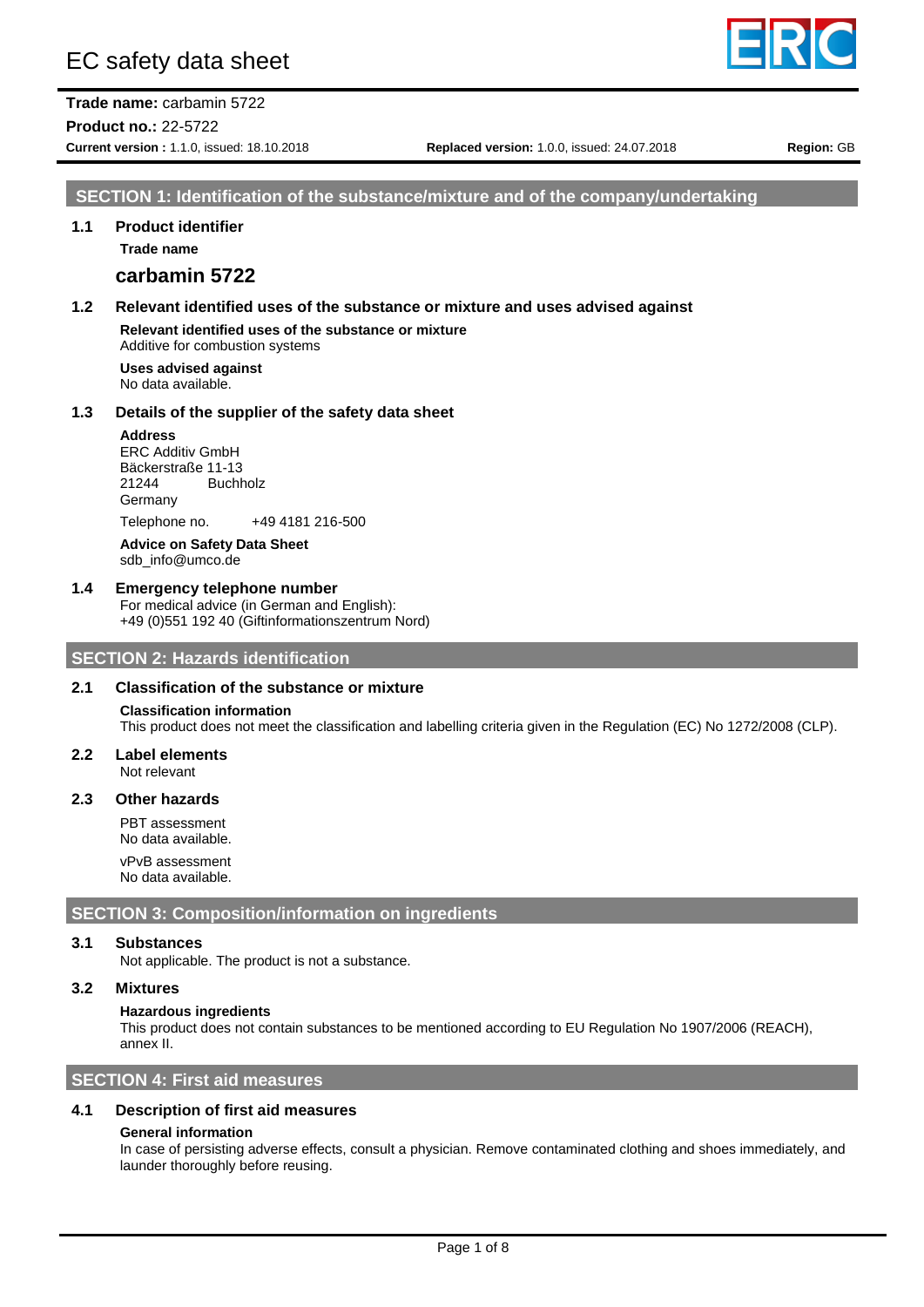

### **Product no.:** 22-5722

**Current version :** 1.1.0, issued: 18.10.2018 **Replaced version:** 1.0.0, issued: 24.07.2018 **Region:** GB

#### **After inhalation**

Ensure supply of fresh air.

#### **After skin contact**

When in contact with the skin, clean with soap and water.

#### **After eye contact**

Remove contact lenses. Rinse eye thoroughly under running water keeping eyelids wide open and protecting the unaffected eye (at least 10 to 15 minutes).

#### **After ingestion**

Rinse mouth thoroughly with water. Call a doctor immediately. Never give anything by mouth to an unconscious person. If individual is drowsy or unconscious, place in recovery position (on left side, with head down).

#### **4.2 Most important symptoms and effects, both acute and delayed** No data available.

# **4.3 Indication of any immediate medical attention and special treatment needed**

No data available.

## **SECTION 5: Firefighting measures**

#### **5.1 Extinguishing media**

**Suitable extinguishing media** Water spray jet; Foam; Extinguishing powder; Carbon dioxide **Unsuitable extinguishing media** High power water jet

### **5.2 Special hazards arising from the substance or mixture**

In the event of fire, the following can be released: Carbon dioxide (CO2); Carbon monoxide (CO)

#### **5.3 Advice for firefighters**

Wear protective clothing. Use self-contained breathing apparatus. Cool endangered containers with water spray jet.

### **SECTION 6: Accidental release measures**

### **6.1 Personal precautions, protective equipment and emergency procedures**

#### **For non-emergency personnel**

Refer to protective measures listed in sections 7 and 8. Ensure adequate ventilation. Avoid contact with skin, eyes and clothing.

#### **For emergency responders**

No data available. Personal protective equipment (PPE) - see Section 8.

#### **6.2 Environmental precautions**

Do not discharge into the drains/surface waters/groundwater. Do not discharge into the subsoil/soil.

### **6.3 Methods and material for containment and cleaning up**

Take up with absorbent material (e.g., sand, kieselguhr, universal binder). When picked up, treat material as prescribed under heading "Disposal considerations".

# **6.4 Reference to other sections**

No data available.

## **SECTION 7: Handling and storage**

### **7.1 Precautions for safe handling**

#### **Advice on safe handling**

Provide good ventilation at the work area (local exhaust ventilation, if necessary). Product inherent handling risks must be minimised taking the appropriate measures for protection and preventive actions. The working process should be designed to rule out the release of hazardous substances or skin contact as far it is possible by the state of the art.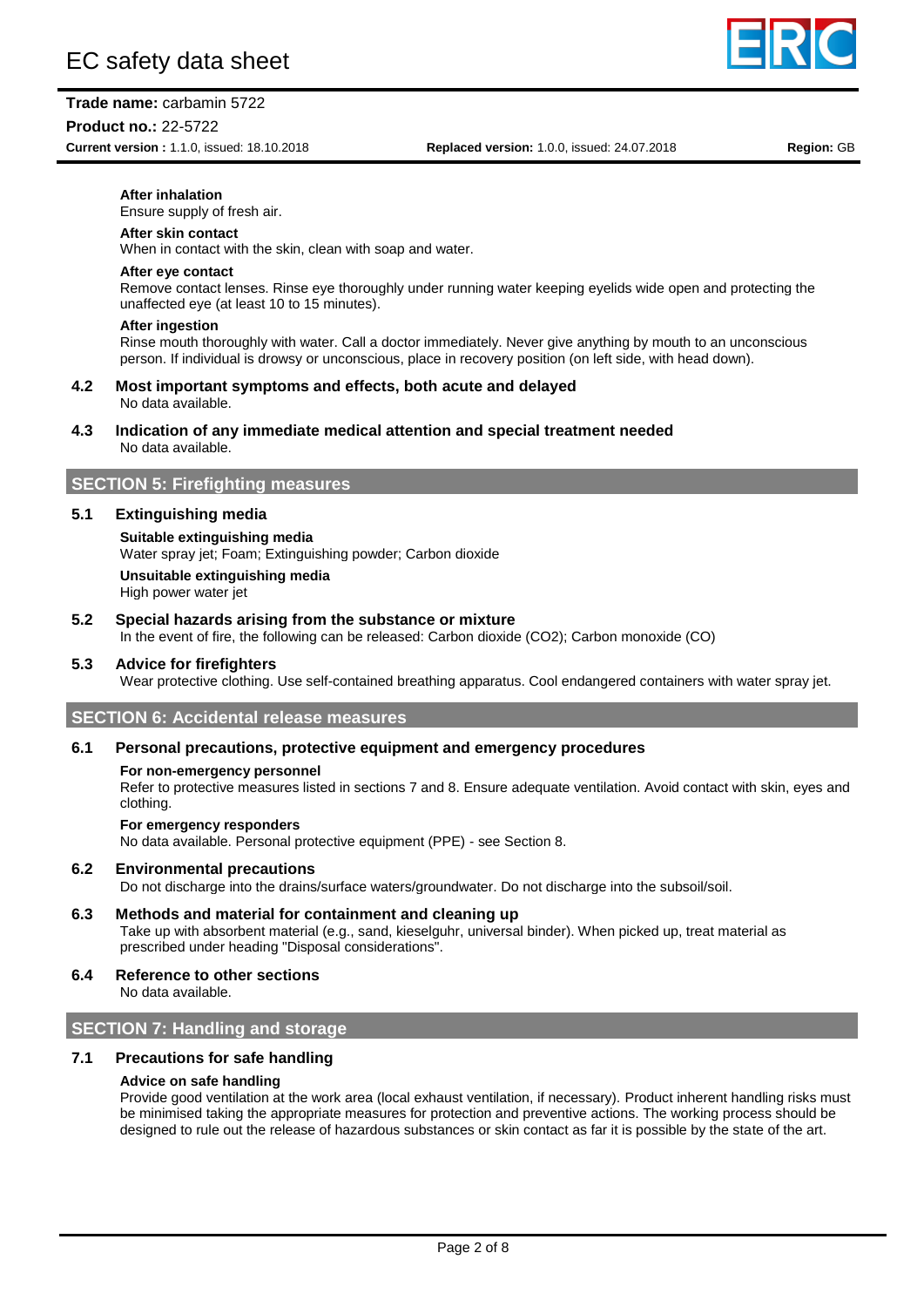### **Trade name:** carbamin 5722

#### **Product no.:** 22-5722

**Current version :** 1.1.0, issued: 18.10.2018 **Replaced version:** 1.0.0, issued: 24.07.2018 **Region:** GB

#### **General protective and hygiene measures**

Do not eat, drink or smoke during work time. Keep away from foodstuffs and beverages. Avoid contact with eyes and skin. Remove soiled or soaked clothing immediately. Wash hands before breaks and after work. Provide eye wash fountain in work area.

### **Advice on protection against fire and explosion**

Keep away from sources of heat and ignition.

#### **7.2 Conditions for safe storage, including any incompatibilities**

#### **Technical measures and storage conditions**

Keep container tightly closed in a cool, well-ventilated place.

#### **Requirements for storage rooms and vessels**

Containers which are opened must be carefully closed and kept upright to prevent leakage. Always keep in containers of same material as the original one.

#### **Advice on storage assembly**

Do not store together with: Oxidizing agents

### **7.3 Specific end use(s)**

No data available.

### **SECTION 8: Exposure controls/personal protection**

#### **8.1 Control parameters**

No parameters available for monitoring.

#### **8.2 Exposure controls**

#### **Appropriate engineering controls**

No data available.

### **Personal protective equipment**

#### **Respiratory protection**

If workplace exposure limits are exceeded, a respiration protection approved for this particular job must be worn. In case of aerosol and mist formation, take appropriate measures for breathing protection in the event workplace threshold values are not specified.

#### **Eye / face protection**

Safety glasses with side protection shield (EN 166)

#### **Hand protection**

Sufficient protection is given wearing suitable protective gloves checked according to i.e. EN 374, in the event of risk of skin contact with the product. Before use, the protective gloves should be tested in any case for its specific workstation suitability (i.e. mechanical resistance, product compatibility and antistatic properties). Adhere to the manufacturer's instructions and information relating to the use, storage, care and replacement of protective gloves. Protective gloves shall be replaced immediately when physically damaged or worn. Design operations thus to avoid permanent use of protective gloves.

#### **Other**

Normal chemical work clothing.

#### **Environmental exposure controls**

No data available.

### **SECTION 9: Physical and chemical properties**

#### **9.1 Information on basic physical and chemical properties**

**Form/Colour** liquid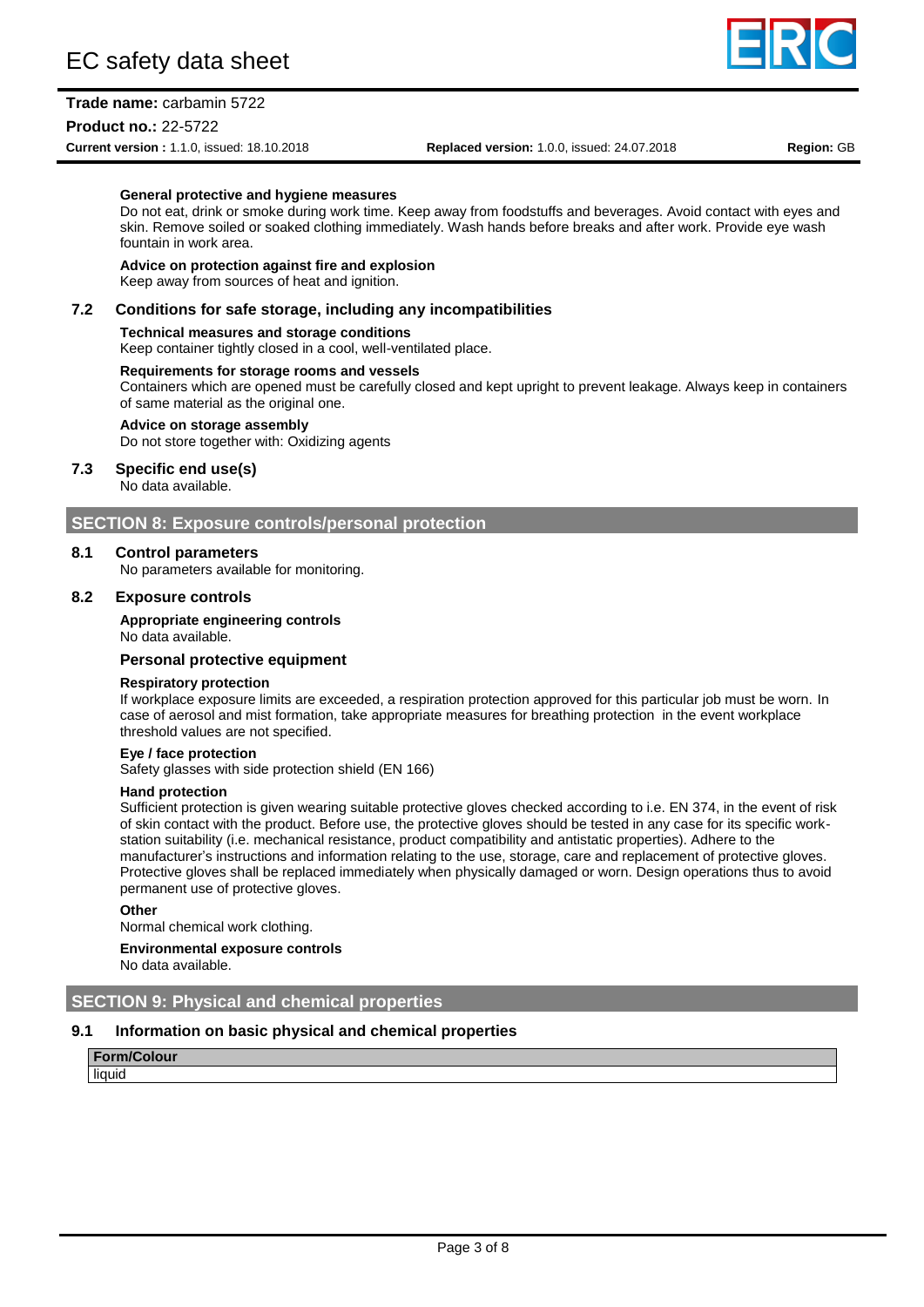

# **Trade name:** carbamin 5722

**Product no.:** 22-5722

**Current version :** 1.1.0, issued: 18.10.2018 **Replaced version:** 1.0.0, issued: 24.07.2018 **Region:** GB

| <b>Odour</b>                                                |           |               |      |                    |
|-------------------------------------------------------------|-----------|---------------|------|--------------------|
| No data available                                           |           |               |      |                    |
| <b>Odour threshold</b>                                      |           |               |      |                    |
| No data available                                           |           |               |      |                    |
| pH value                                                    |           |               |      |                    |
| Value                                                       |           | 8.1<br>$\sim$ | 11.4 |                    |
| <b>Boiling point / boiling range</b>                        |           |               |      |                    |
| Value                                                       | $\,$      |               | 100  | $^{\circ}C$        |
| Melting point / melting range                               |           |               |      |                    |
| No data available                                           |           |               |      |                    |
| <b>Decomposition point / decomposition range</b>            |           |               |      |                    |
| No data available                                           |           |               |      |                    |
| <b>Flash point</b><br>No data available                     |           |               |      |                    |
|                                                             |           |               |      |                    |
| <b>Auto-ignition temperature</b><br>No data available       |           |               |      |                    |
|                                                             |           |               |      |                    |
| <b>Oxidising properties</b><br>No data available            |           |               |      |                    |
|                                                             |           |               |      |                    |
| <b>Explosive properties</b><br>No data available            |           |               |      |                    |
| <b>Flammability (solid, gas)</b>                            |           |               |      |                    |
| No data available                                           |           |               |      |                    |
| Lower flammability or explosive limits                      |           |               |      |                    |
| No data available                                           |           |               |      |                    |
| <b>Upper flammability or explosive limits</b>               |           |               |      |                    |
| No data available                                           |           |               |      |                    |
| Vapour pressure                                             |           |               |      |                    |
| No data available                                           |           |               |      |                    |
| <b>Vapour density</b>                                       |           |               |      |                    |
| No data available                                           |           |               |      |                    |
| <b>Evaporation rate</b>                                     |           |               |      |                    |
| No data available                                           |           |               |      |                    |
| <b>Relative density</b>                                     |           |               |      |                    |
| No data available                                           |           |               |      |                    |
| <b>Density</b>                                              |           |               |      |                    |
| No data available                                           |           |               |      |                    |
| Solubility in water                                         |           |               |      |                    |
| No data available                                           |           |               |      |                    |
| Solubility(ies)<br>No data available                        |           |               |      |                    |
|                                                             |           |               |      |                    |
| Partition coefficient: n-octanol/water<br>No data available |           |               |      |                    |
| <b>Viscosity</b>                                            |           |               |      |                    |
| Value                                                       | $\,<$     |               | 20.5 | mm <sup>2</sup> /s |
| Reference temperature                                       |           |               | 40   | $\rm ^{\circ}C$    |
| <b>Type</b>                                                 | kinematic |               |      |                    |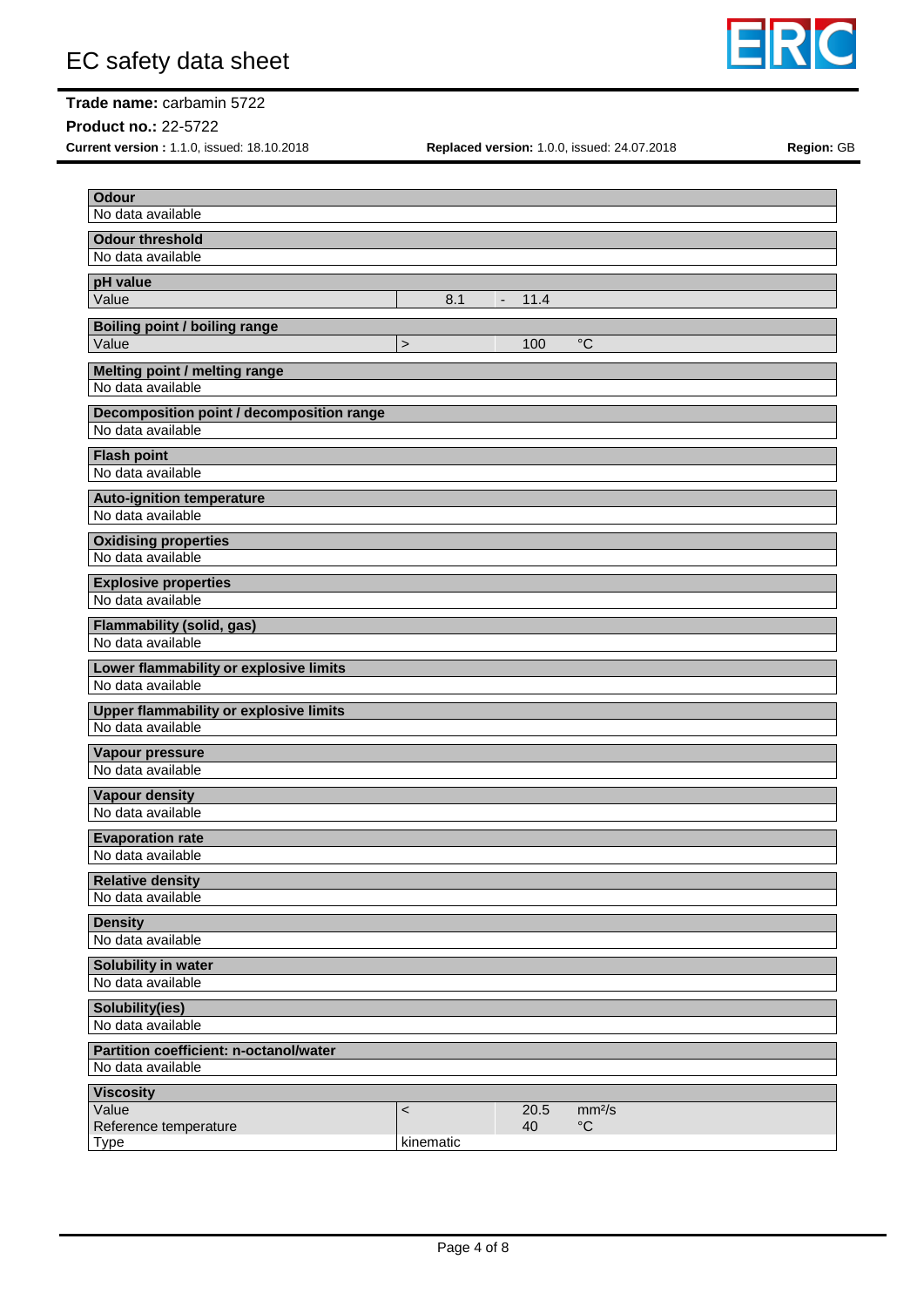

**Trade name:** carbamin 5722 **Product no.:** 22-5722

**Current version :** 1.1.0, issued: 18.10.2018 **Replaced version:** 1.0.0, issued: 24.07.2018 **Region:** GB

### **9.2 Other information**

# **Other information**

No data available.

### **SECTION 10: Stability and reactivity**

### **10.1 Reactivity**

No data available.

- **10.2 Chemical stability** Stable under recommended storage and handling conditions (See section 7).
- **10.3 Possibility of hazardous reactions** Dangerous reactions are not to be expected when handling product according to its intended use.

#### **10.4 Conditions to avoid** None, if handled according to intended use.

- **10.5 Incompatible materials** Oxidizing agents
- **10.6 Hazardous decomposition products** No data available.

### **SECTION 11: Toxicological information**

### **11.1 Information on toxicological effects**

| <b>Acute oral toxicity</b>                         |
|----------------------------------------------------|
| No data available                                  |
| <b>Acute dermal toxicity</b>                       |
| No data available                                  |
| <b>Acute inhalational toxicity</b>                 |
| No data available                                  |
| <b>Skin corrosion/irritation</b>                   |
| No data available                                  |
| Serious eye damage/irritation                      |
| No data available                                  |
| <b>Respiratory or skin sensitisation</b>           |
| No data available                                  |
|                                                    |
| Germ cell mutagenicity                             |
| No data available                                  |
| <b>Reproduction toxicity</b>                       |
| No data available                                  |
| <b>Carcinogenicity</b>                             |
| No data available                                  |
|                                                    |
| <b>STOT - single exposure</b><br>No data available |
| <b>STOT - repeated exposure</b>                    |
| No data available                                  |
| <b>Aspiration hazard</b>                           |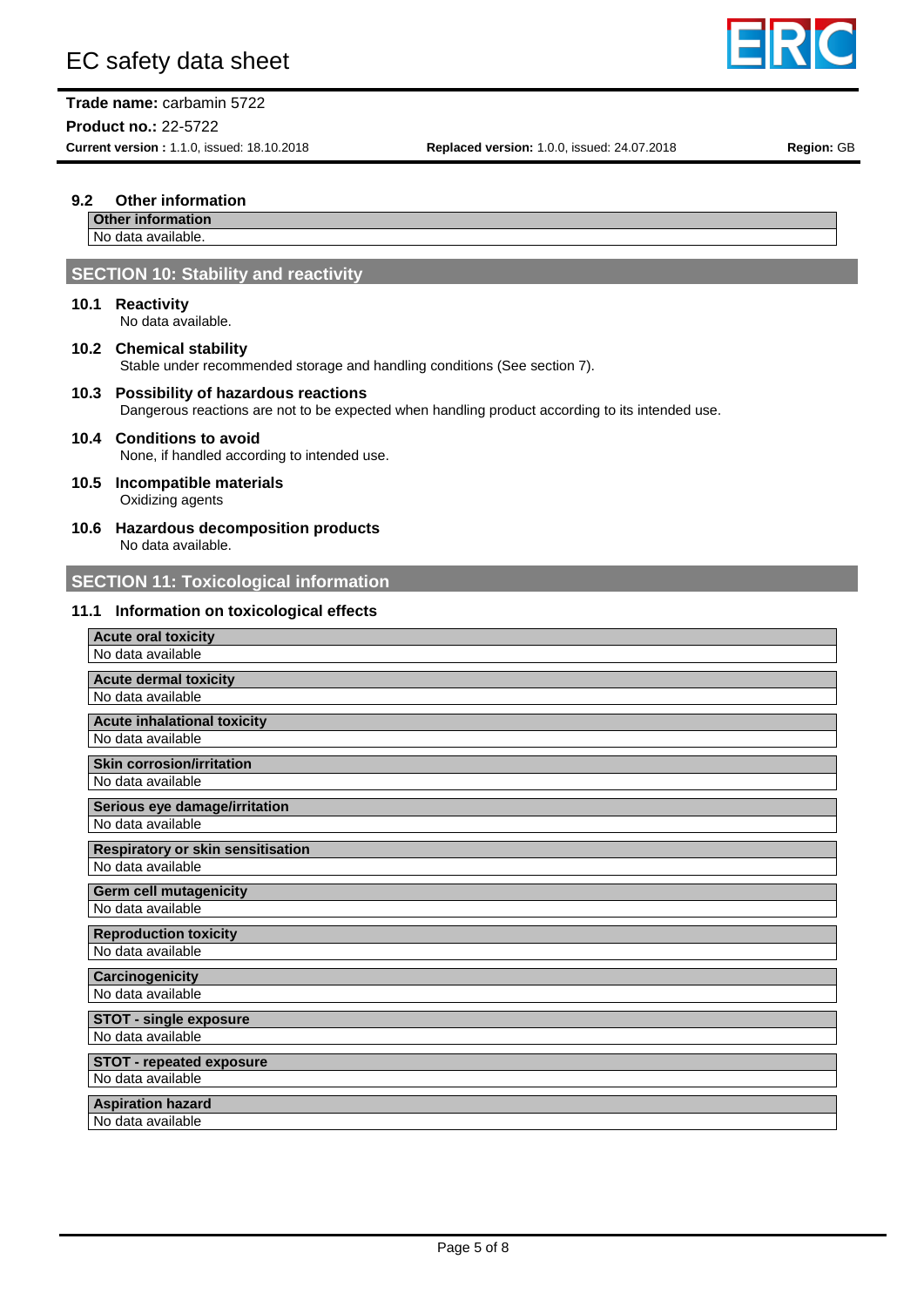# **Trade name:** carbamin 5722

**Product no.:** 22-5722

## **SECTION 12: Ecological information**

#### **12.1 Toxicity**

| <b>Toxicity to fish (acute)</b> |  |
|---------------------------------|--|
|                                 |  |

No data available

**Toxicity to fish (chronic)** No data available

# **Toxicity to Daphnia (acute)**

No data available

#### **Toxicity to Daphnia (chronic)** No data available

**Toxicity to algae (acute)** No data available

# **Toxicity to algae (chronic)**

No data available

### **Bacteria toxicity**

No data available

### **12.2 Persistence and degradability**

No data available.

#### **12.3 Bioaccumulative potential** No data available.

### **12.4 Mobility in soil**

No data available.

### **12.5 Results of PBT and vPvB assessment**

| Results of PBT and vPvB assessment |                    |  |  |  |
|------------------------------------|--------------------|--|--|--|
| l PBT assessment                   | No data available. |  |  |  |
| l vPvB assessment                  | No data available. |  |  |  |

### **12.6 Other adverse effects**

No data available.

### **12.7 Other information**

**Other information**

Do not discharge product unmonitored into the environment.

### **SECTION 13: Disposal considerations**

### **13.1 Waste treatment methods**

#### **Product**

Allocation of a waste code number, according to the European Waste Catalogue, should be carried out in agreement with the regional waste disposal company.

#### **Packaging**

Residuals must be removed from packaging and when emptied completely disposed of in accordance with the regulations for waste removal. Incompletely emptied packaging must be disposed of in the form of disposal specified by the regional disposer.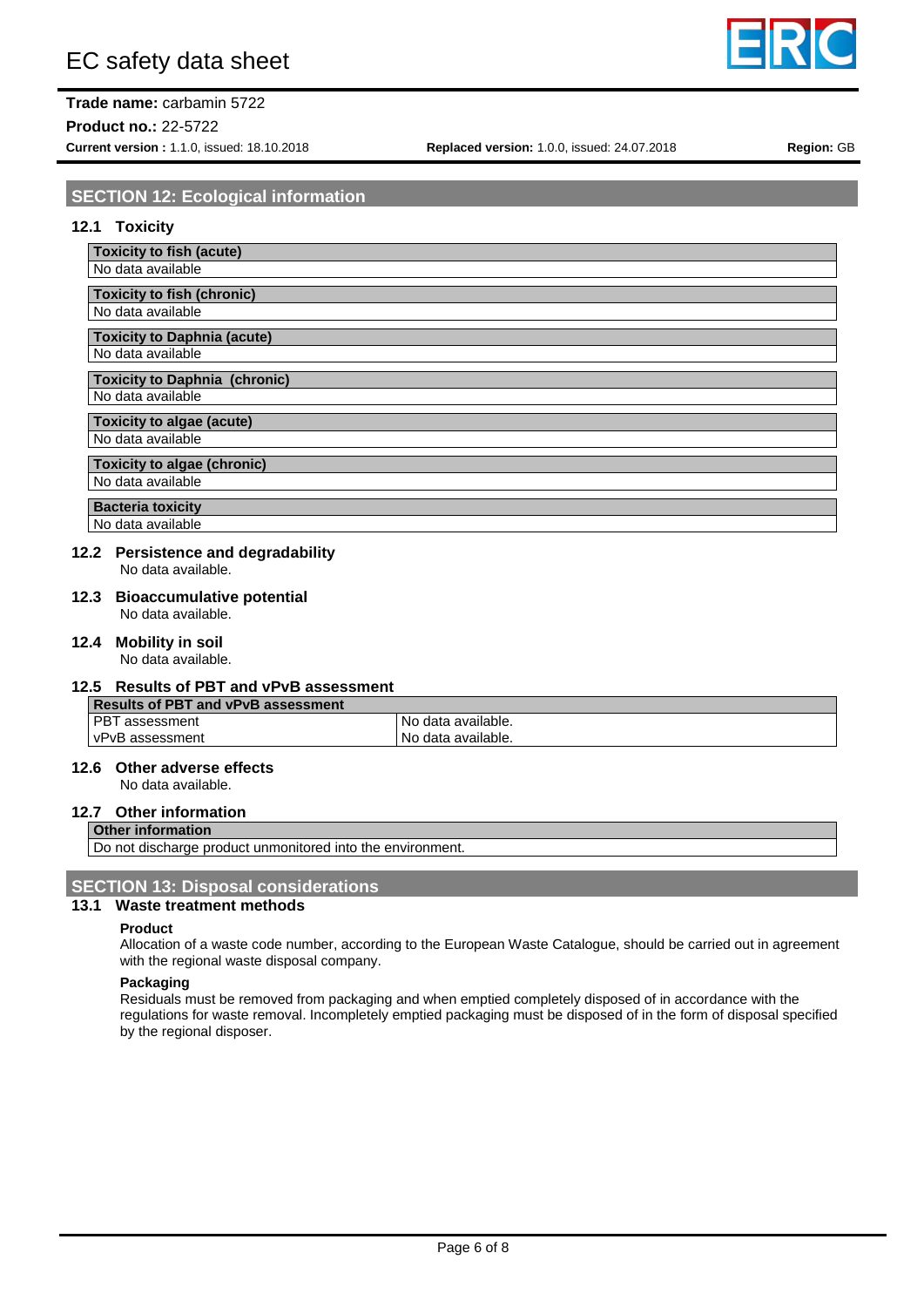# EC safety data sheet

**Product no.:** 22-5722





**Current version :** 1.1.0, issued: 18.10.2018 **Replaced version:** 1.0.0, issued: 24.07.2018 **Region:** GB

# **SECTION 14: Transport information**

## **14.1 Transport ADR/RID/ADN** The product is not subject to ADR/RID/ADN regulations.

#### **14.2 Transport IMDG** The product is not subject to IMDG regulations.

- **14.3 Transport ICAO-TI / IATA** The product is not subject to ICAO-TI / IATA regulations.
- **14.4 Other information** No data available.
- **14.5 Environmental hazards** Information on environmental hazards, if relevant, please see 14.1 - 14.3.
- **14.6 Special precautions for user** No data available.
- **14.7 Transport in bulk according to Annex II of Marpol and the IBC Code** Not relevant

### **SECTION 15: Regulatory information**

### **15.1 Safety, health and environmental regulations/legislation specific for the substance or mixture EU regulations**

#### **Regulation (EC) No 1907/2006 (REACH) Annex XIV (List of substances subject to authorisation)**

According to the data available and/or specifications supplied by upstream suppliers, this product does not contain any substances considered as substances requiring authorisation as listed on Annex XIV of the REACH regulation (EC) 1907/2006.

#### **REACH candidate list of substances of very high concern (SVHC) for authorisation**

According to available data and the information provided by preliminary suppliers, the product does not contain substances that are considered substances meeting the criteria for inclusion in annex XIV (List of Substances Subject to Authorisation) as laid down in Article 57 and article 59 of REACH (EC) 1907/2006.

**Regulation (EC) No 1907/2006 (REACH) Annex XVII: RESTRICTIONS ON THE MANUFACTURE, PLACING ON THE MARKET AND USE OF CERTAIN DANGEROUS SUBSTANCES, PREPARATIONS AND ARTICLES**

According to the data available and/or specifications supplied by upstream suppliers, this product does not contain any substances requiring authorisation as listed on Annex XVII of the REACH regulation (EC) 1907/2006.

**Directive 2012/18/EU on the control of major-accident hazards involving dangerous substances**

This product is not subject to Part 1 or 2 of Annex I.

#### **15.2 Chemical safety assessment**

A chemical safety assessment has not been carried out for this mixture.

### **SECTION 16: Other information**

#### **Sources of key data used to compile the data sheet:**

Regulation (EC) No 1907/2006 (REACH), 1272/2008 (CLP) as amended in each case.

EC Directives 2000/39/EC, 2006/15/EC, 2009/161/EU

National Threshold Limit Values of the corresponding countries as amended in each case.

Transport regulations according to ADR, RID, IMDG, IATA as amended in each case.

The data sources used to determine physical, toxic and ecotoxic data, are indicated directly in the corresponding chapter.

#### **Department issuing safety data sheet**

UMCO GmbH

Georg-Wilhelm-Str. 187, D-21107 Hamburg

Tel.: +49 40 / 555 546 300 Fax: +49 40 / 555 546 357 e-mail: umco@umco.de